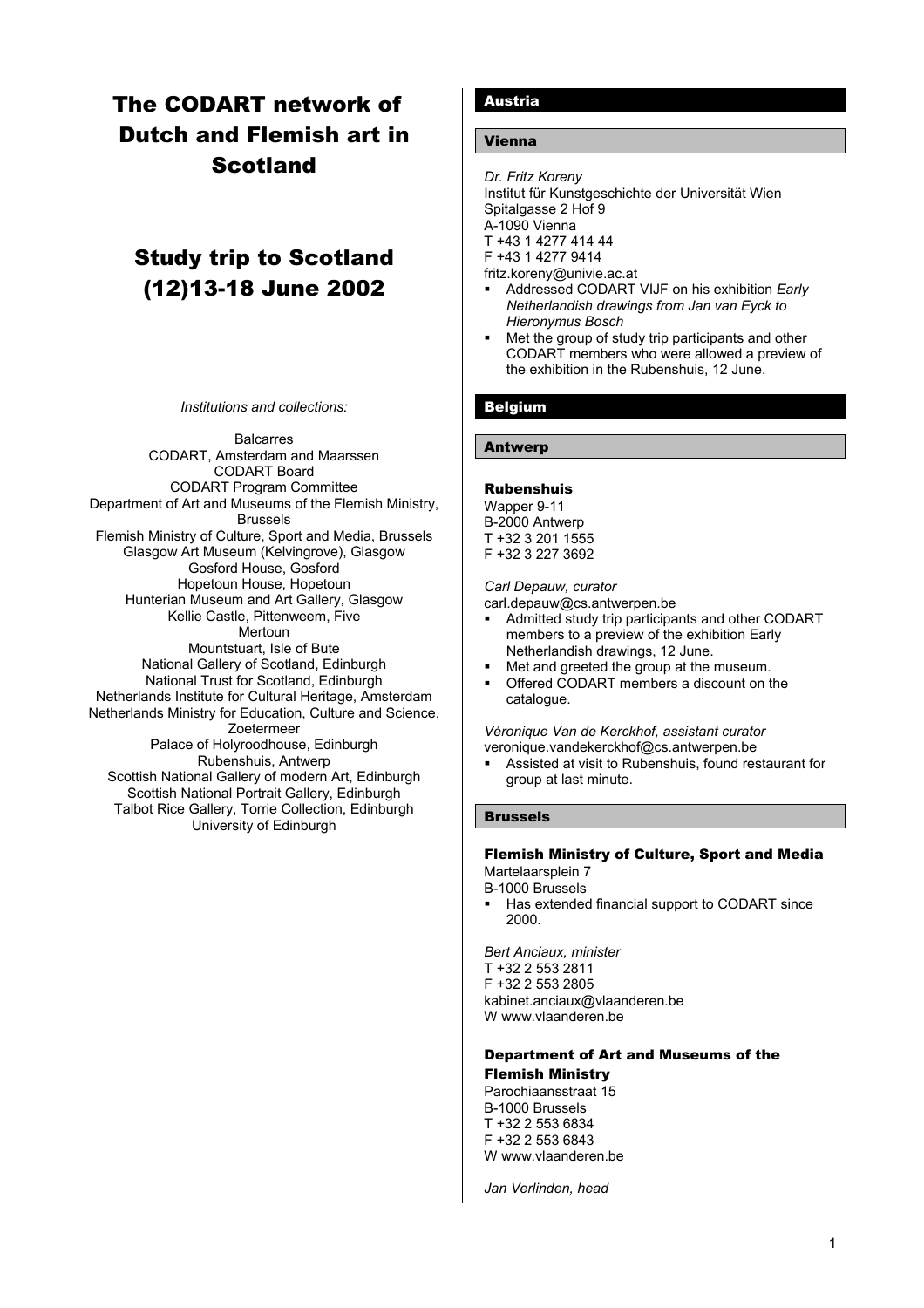## The Netherlands

#### CODART Program **Committee**

Consulted intensively on all aspects of study trip.

*Stephen Hartog*, Netherlands Institute for Cultural Heritage, Rijswijk, chairman

Participated in study trip.

*Peter van den Brink*, Bonnefantenmuseum, Maastricht

• Participated in study trip.

*Charles Dumas*, Netherlands Institute for Art History (RKD), The Hague, secretary

• Participated in study trip.

*Liesbeth Helmus*, Centraal Museum, Utrecht

Participated in study trip.

*Guus van den Hout*, Museum Amstelkring, Amsterdam

*Peter Schoon*, Dordrecht Museum • Participated in study trip.

*Thea Vignau-Wilberg*, Graphische Sammlung München

*Julia Lloyd Williams*, National Gallery of Scotland, Edinburgh

The originator and motor of the study (see below, under National Gallery of Scotland)

# Amsterdam

## CODART

Keizersgracht 497 1017 DM Amsterdam The Netherlands T +31 20 3054 515 F +31 20 3054 500 Wietske.Donkersloot@icn.nl

Post address: P.O. Box 76709 1070 KA Amsterdam The Netherlands

## &

P.O. Box 162 NL-3600 AD Maarssen The Netherlands T +31 346 580553 F +31 346 580554 [gary@codart.nl](mailto:gary@codart.nl) W [www.codart.nl](http://www.codart.nl/)

*Gary Schwartz, director*

 Operating from Maarssen office, coordinated operations.

*Wietske Donkersloot, associate (Amsterdam)*

- Assisted in coordination of study trip.
- Provided general assistance during study trip.

The board of CODART

Supports all activities.

*Henk van der Walle, chairman* Participated in study trip.

*Wim Jacobs, secretary-treasurer,* director of operations of the Netherlands Institute for Cultural Heritage

- Consulted intensively on study trip.
- Facilitated arrangements and approved payments.
- Participated in study trip.

*Rudi Ekkart,* director of Netherlands Institute for Art History (RKD)

*Jan Houwert,* CEO of Wegener Publishing Corporation

*Paul Huvenne,* director of Koninklijk Museum voor Schone Kunsten Antwerpen Participated in study trip.

*Jeltje van Nieuwenhoven,* head of the Dutch Labor Party faction

## Netherlands Institute for Cultural Heritage

P.O. Box 76709 NL-1070 KA Amsterdam T +31 20 305 4545 F +31 20 305 4500 W www.icn.nl

- **Founding institution behind** CODART.
- Made services and funding available for all aspects of organizing the study trip.

*Rik Vos, director*

*Wim Jacobs, director of operations*  T +31 20 305 4506 wim.jacobs@icn.nl **See under CODART** 

*Navany Almazan Floortje Kok Fatima van der Maas Floor Stoutjesdijk, associates* T +31 20 305 4502 T +31 20 305 4518

F +31 305 4500

- bedrijfsvoering@icn.nl
- Provided general office support.

*Peter van Lieshout, head of financial department* T +31 20 305 4510 peter.van.lieshout@icn.nl

 Consulted on budget and all other financial aspects of study trip.

#### *Hensley Woodriffe, associate of financial department*

- Consulted on invoices and payments.
- Kept the books.

## Maarssen

## CODART

See above, under Amsterdam

#### Loekie Schwartz

De Boomgaard Herengracht 22 NL-3601 AM Maarssen

T +31 346 562 778

- F +31 346 570 574
- Consulted intensively on all aspects of the study trip.
- Participated in study trip.

## Zoetermeer

#### Netherlands Ministry for Education, Culture and Science

# P.O. Box 25000

2700 LZ Zoetermeer

- T +31 79 323 2323
- F +31 79 323 2320
- W [http://www.minocw.nl](http://www.minocw.nl/)
- Supported CODART from 1998 through 2000 via HGIS-Cultuur, a joint program with the Ministry of Foreign Affairs.
- Supports CODART from 2001- 2005 via the Cultuurnota.

*Dr. F. van der Ploeg, state secretary for Culture*

# Scotland

#### Balcarres

#### Balcarres

*Earl and Countess of Crawford and Balcarres*

- Admitted the study trip to their home, 14 June.
- Received the group, told about the history of the collection.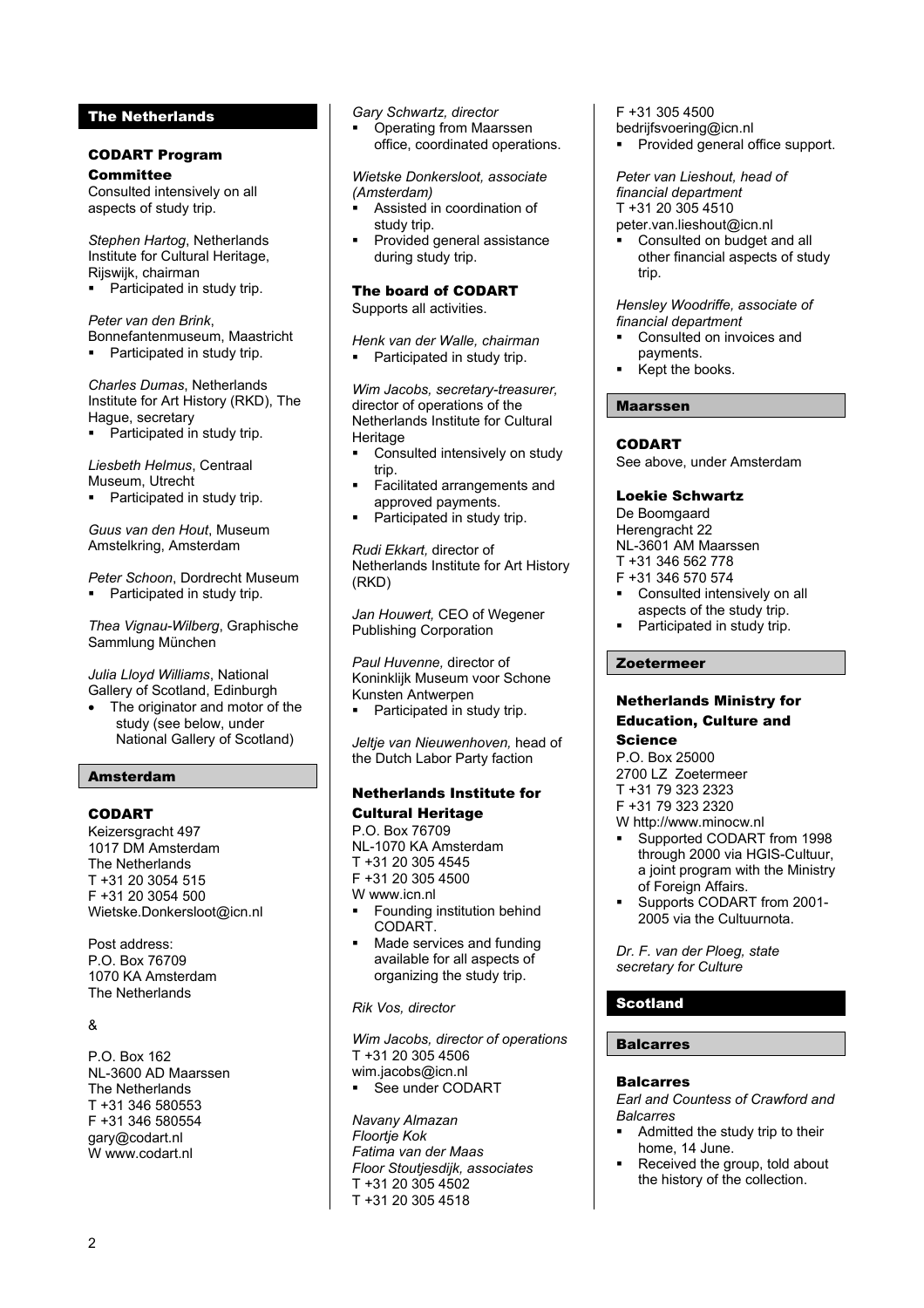- Showed the painting collection and library.
- Served tea.

## **Edinburgh**

## National Gallery of Scotland

The Mound Edinburgh EH2 2EL **Scotland** 

- Served as inviting party to the study trip.
- Issued invitations to all participants to private view of exhibition *Rubens: drawing on Italy*, 13 June.
- Admitted study trip to Playfair Project.
- Invited participants to dinner at Julia Lloyd Williams's flat, 17 June.

*Michael Gallagher, keeper of conservation National Galleries of Scotland*

- T +44 131 624 6308
- F +44 131 332 6832
- mgallagher@nationalgalleries.org
- Admitted study trip to restoration studio at Scottish National Gallery of Modern Art.
- Discussed restoration in progress of Anthony van Dyck's *St. Sebastian*.
- Attended dinner given by National Gallery of Scotland, 17 June.

#### *Julia Lloyd Williams, acting director* T +44 131 624 6510

F +44 131 220 0917

jlloydwilliams@nationalgalleries.org

- Conceived the study trip.
- Proposed it to the program committee, of which she is a member.
- Approached keepers or owners of collections to be visited.
- Set up schedule, made appointments with keepers or owners at all destinations.
- Consulted with bus company concerning routes and travel times.
- Co-drafted program, printed and distributed final version to participants.
- Guided the trip, introducing participants to keepers and collectors.
- Took participants to painting reserves in three groups, 14 June.
- Hosted buffet dinner at her flat, 17 June.
- Conferred intensively with CODART on all aspects of trip.

*Scott Robertson, Playfair project manager*

 Guided participants through project in three groups, 14 June.

*Jeremy Wood, exhibition curator Rubens: drawing on Italy* University of Nottingham Department of Art History University Park Nottingham, NG7 2RD United Kingdom T +44 115 951 3185 F +44 115 951 3194 T + 44 115 951 3187 jeremy.wood@nottingham.ac.uk W http://www.nottingham.ac.uk/arthistory/staff/wood.html

 Introduced exhibition, discussed it with participants, 14 June.

*Valerie Hunter, curator of the printroom*

T +44 131 624 6522

F +44 131 220 0917

- vhunter@nationalgalleries.org
- Arranged display in libraryprintroom of important drawings and prints.
- Received participants in three groups.
- Made available any sheets the participants wished to see.

# National Trust for Scotland

Wemyss House 28 Charlotte Square Edinburgh EH2 4ET

*Katrina Thomson, deputy curator* T +44 131 243 9548 F +44 131 243 9599

kjthomson@nts.org.uk

- Met study trip at Gladstone's Land, introduced Edinburgh, arranged free admission.
- Attended dinner given by National Gallery of Scotland, 17 June.

# Palace of Holyroodhouse

Royal Mile **Edinburgh Scotland** T +44 131 556 7371 F +44 131 557 5256 holyroodhouse@royalcollection. org.uk

 Admitted study trip to palace an hour before it opened to the public, free of charge, provided guided tour.

#### Scottish National Gallery of Modern Art

75 Belford Road Edinburgh EH4 3DR **Scotland** T +44 131 624 6200

- F +44 131 623 7126
- Location of restoration studio of National Galleries of Scotland, admitted study trip, 13 June.

## Scottish National Portrait **Gallery**

1 Queen Street Edinburgh EH2 1JD Scotland T +44 131 624 6200 F +44 131 623 7126

## *James Holloway, director*

- Received study trip, guided participants to Dutch and Flemish paintings in collection, admitted participants in groups to reserves and printroom, showing most interesting items.
- Attended dinner given by National Gallery of Scotland, 17 June.

## Talbot Rice Gallery, Torrie Collection

Old College, South Bridge Edinburgh EH8 9YL **Scotland** 

- T +44 131 650 2211
- Admitted study trip to Torrie Collection on a day when it was closed to the public.
- Served wine and snacks.

## *Dr. Duncan Macmillan, curator*

- Conferred with Gary Schwartz on preliminary visit, November 2001.
- Received study trip, introduced collection, hosted reception, 14 June.

## University of Edinburgh

Department of Fine Art 19 George Square Edinburgh EH8 9LD

*Richard Thomson, Watson Gordon Professor of Fine Art and director of VARIE (Visual Arts Research Centre)* T +44 131 650 4124

F +44 131 650 6638

- r.thomson@ed.ac.uk
- Met with study trip at Torrie Collection, described VARIE and its small workshop project.s.